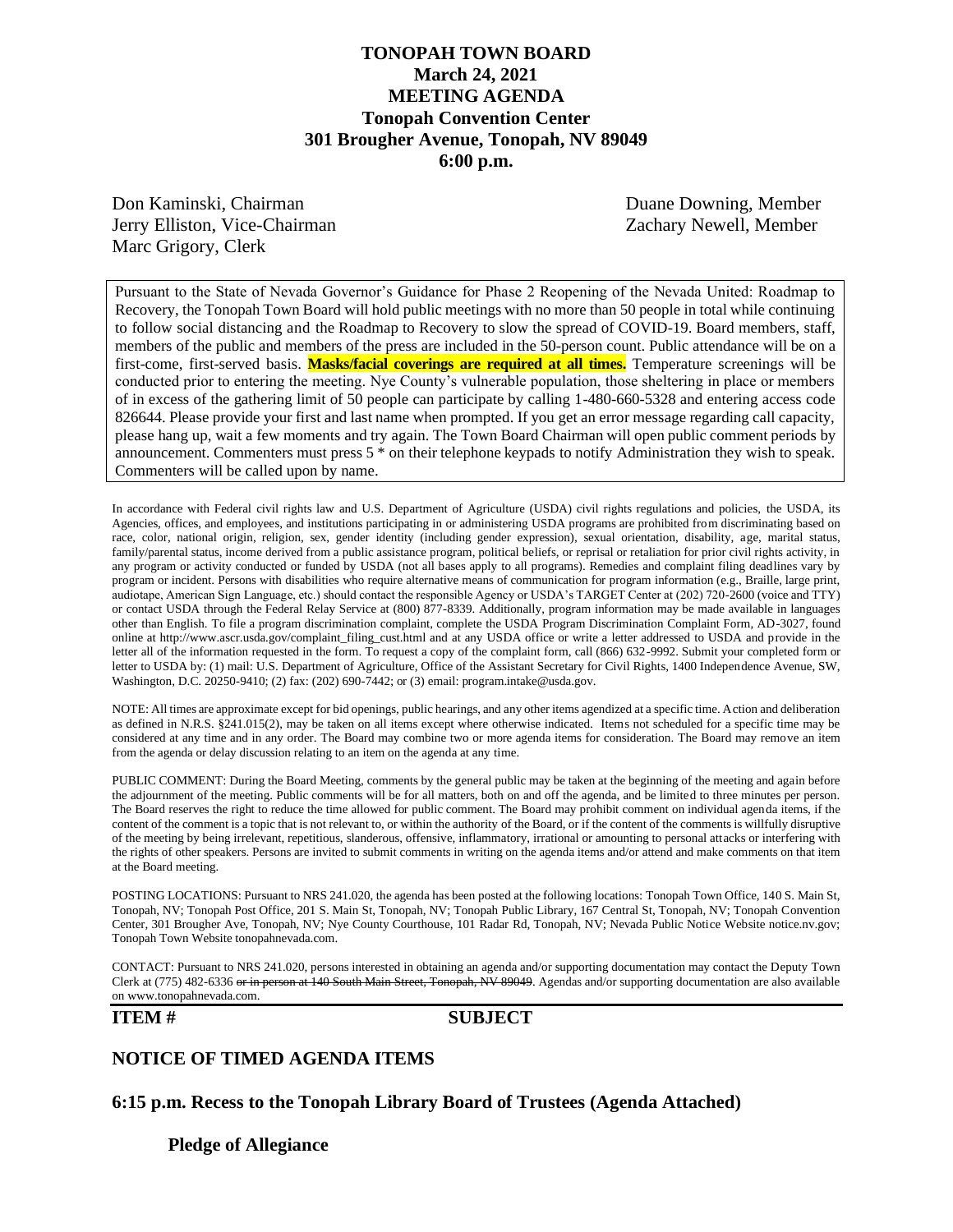- 1. Public Comment Three minute time limit per person for matters both on and off the agenda. No action will be taken by the Board.
- 2. For Possible Action Approval of the Agenda for the Tonopah Town Board Meeting held this day, March 24, 2021.
- 3. For Possible Action Discussion, deliberation, and possible action to approve minutes, in context, from the following meeting(s) held: February 10, 2021, February 24, 2021,  $\&$ March 10, 2021.
- 4. [Town Board Member's, Department Manager's, Nye County Commissioner's](https://www.tonopahnevada.com/agendas/backup-2021/3-24-2021-item-4.pdf) and [Tonopah Main Street](https://www.tonopahnevada.com/agendas/backup-2021/3-24-2021-item-4.pdf) Comments This item is limited to announcements and/or topics/issues proposed for future meetings / workshops.
- 5. [For Possible Action](https://www.tonopahnevada.com/agendas/backup-2021/3-24-2021-item-5.pdf) Discussion, deliberation and possible action to authorize the request of 5/8ths of 1% Room Tax Grant Funds in the amount of \$5,000.00 from Central Nevada Racing Association to advertise and promote the 2021 Tonopah Speedway Racing Season. (Petitioner: Central Nevada Racing Association)
- 6. [For Possible Action](https://www.tonopahnevada.com/agendas/backup-2021/3-24-2021-item-6.pdf) Discussion, deliberation, and possible action to appoint Independent Auditor for Fiscal Year 2021/2022. (Petitioner: Administrative Manager Chris Mulkerns & Utility Manager Joe Westerlund)
- 7. [For Possible Action](https://www.tonopahnevada.com/agendas/backup-2021/3-24-2021-staffreports.pdf) Discussion, deliberation, and possible action on Department Staff Reports:
	- a) Town Administration
	- b) Town Maintenance
	- c) Fire Department
	- d) Pool
	- e) Parks
	- f) Rodeo Grounds
	- g) Joe Friel Sports Complex
	- h) Tonopah Historic Mining Park
	- i) Convention Center
	- j) Tourism/Events, Room Tax
	- k) Capital Projects
	- l) Tonopah Public Utilities Water Fund: Administration, Operations, Distribution, Transmissions, Wells
	- m) Tonopah Public Utilities Sewer Fund: Administration, Operations, Treatment Plant
- 8. [Correspondence](https://www.tonopahnevada.com/agendas/backup-2021/3-24-2021-correspondence.pdf) Review and discussion; no action will be taken.
- 9. For Possible Action Approval of vouchers for payment.
- 10. Public Comment Three minute time limit per person for matters both on and off the agenda. No action will be taken by the Board.
- 11. For Possible Action Adjourn.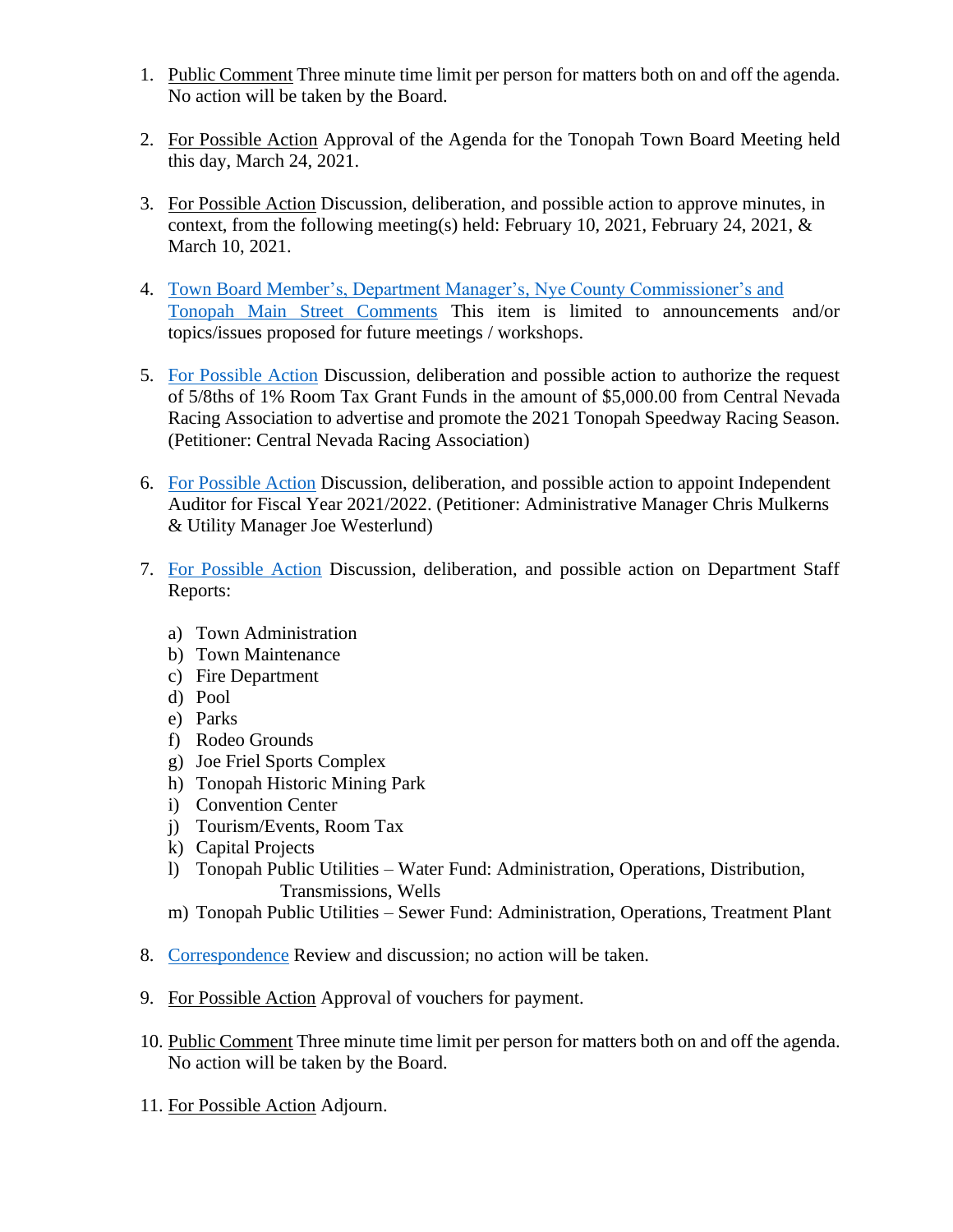## **TONOPAH LIBRARY DISTRICT BOARD OF TRUSTEES March 24, 2021 MEETING AGENDA Tonopah Convention Center 301 Brougher Avenue, Tonopah, NV 89049 6:15 p.m.**

Duane Downing, Chairman Jerry Elliston, Trustee Don Kaminski, Vice-Chairman Zachary Newell, Trustee Marc Grigory, Clerk

Pursuant to the State of Nevada Governor's Guidance for Phase 2 Reopening of the Nevada United: Roadmap to Recovery, the Tonopah Library District Board of Trustees will hold public meetings with no more than 50 people in total while continuing to follow social distancing and the Roadmap to Recovery to slow the spread of COVID-19. Board members, staff, members of the public and members of the press are included in the 50-person count. Public attendance will be on a first-come, first-served basis. Temperature screenings will be conducted prior to entering the meeting. **Masks/face coverings are required at all times.** Nye County's vulnerable population, those sheltering in place or members of in excess of the gathering limit of 50 people can participate by calling 1-480-660-5328 and entering access code 826644. Please provide your first and last name when prompted. If you get an error message regarding call capacity, please hang up, wait a few moments and try again. The Tonopah Library District Board of Trustees Chairman will open public comment periods by announcement. Commenters must press 5 \* on their telephone keypads to notify Administration they wish to speak. Commenters will be called upon by name.

In accordance with Federal civil rights law and U.S. Department of Agriculture (USDA) civil rights regulations and policies, the USDA, its Agencies, offices, and employees, and institutions participating in or administering USDA programs are prohibited from discriminating based on race, color, national origin, religion, sex, gender identity (including gender expression), sexual orientation, disability, age, marital status, family/parental status, income derived from a public assistance program, political beliefs, or reprisal or retaliation for prior civil rights activity, in any program or activity conducted or funded by USDA (not all bases apply to all programs). Remedies and complaint filing deadlines vary by program or incident. Persons with disabilities who require alternative means of communication for program information (e.g., Braille, large print, audiotape, American Sign Language, etc.) should contact the responsible Agency or USDA's TARGET Center at (202) 720-2600 (voice and TTY) or contact USDA through the Federal Relay Service at (800) 877-8339. Additionally, program information may be made available in languages other than English. To file a program discrimination complaint, complete the USDA Program Discrimination Complaint Form, AD-3027, found online at http://www.ascr.usda.gov/complaint\_filing\_cust.html and at any USDA office or write a letter addressed to USDA and provide in the letter all of the information requested in the form. To request a copy of the complaint form, call (866) 632-9992. Submit your completed form or letter to USDA by: (1) mail: U.S. Department of Agriculture, Office of the Assistant Secretary for Civil Rights, 1400 Independence Avenue, SW, Washington, D.C. 20250-9410; (2) fax: (202) 690-7442; or (3) email: program.intake@usda.gov.

NOTE: All times are approximate except for bid openings, public hearings, and any other items agendized at a specific time. Action and deliberation as defined in N.R.S. §241.015(2), may be taken on all items except where otherwise indicated. Items not scheduled for a specific time may be considered at any time and in any order. The Board may combine two or more agenda items for consideration. The Board may remove an item from the agenda or delay discussion relating to an item on the agenda at any time.

PUBLIC COMMENT: During the Board Meeting, comments by the general public may be taken at the beginning of the meeting and again before the adjournment of the meeting. Public comments will be for all matters, both on and off the agenda, and be limited to three minutes per person. The Board reserves the right to reduce the time allowed for public comment. The Board may prohibit comment on individual agenda items, if the content of the comment is a topic that is not relevant to, or within the authority of the Board, or if the content of the comments is willfully disruptive of the meeting by being irrelevant, repetitious, slanderous, offensive, inflammatory, irrational or amounting to personal attacks or interfering with the rights of other speakers. Persons are invited to submit comments in writing on the agenda items and/or attend and make comments on that item at the Board meeting.

POSTING LOCATIONS: Pursuant to NRS 241.020, the agenda has been posted at the following locations: Tonopah Town Office, 140 S. Main St, Tonopah, NV; Tonopah Post Office, 201 S. Main St, Tonopah, NV; Tonopah Public Library, 167 Central St, Tonopah, NV; Tonopah Convention Center, 301 Brougher Ave, Tonopah, NV; Nye County Courthouse, 101 Radar Rd, Tonopah, NV; Nevada Public Notice Website notice.nv.gov; Tonopah Town Website tonopahnevada.com.

CONTACT: Pursuant to NRS 241.020, persons interested in obtaining an agenda and/or supporting documentation may contact the Deputy Town Clerk at (775) 482-6336 or in person at 140 South Main Street, Tonopah, NV 89049. Agendas and/or supporting documentation are also available on www.tonopahnevada.com.